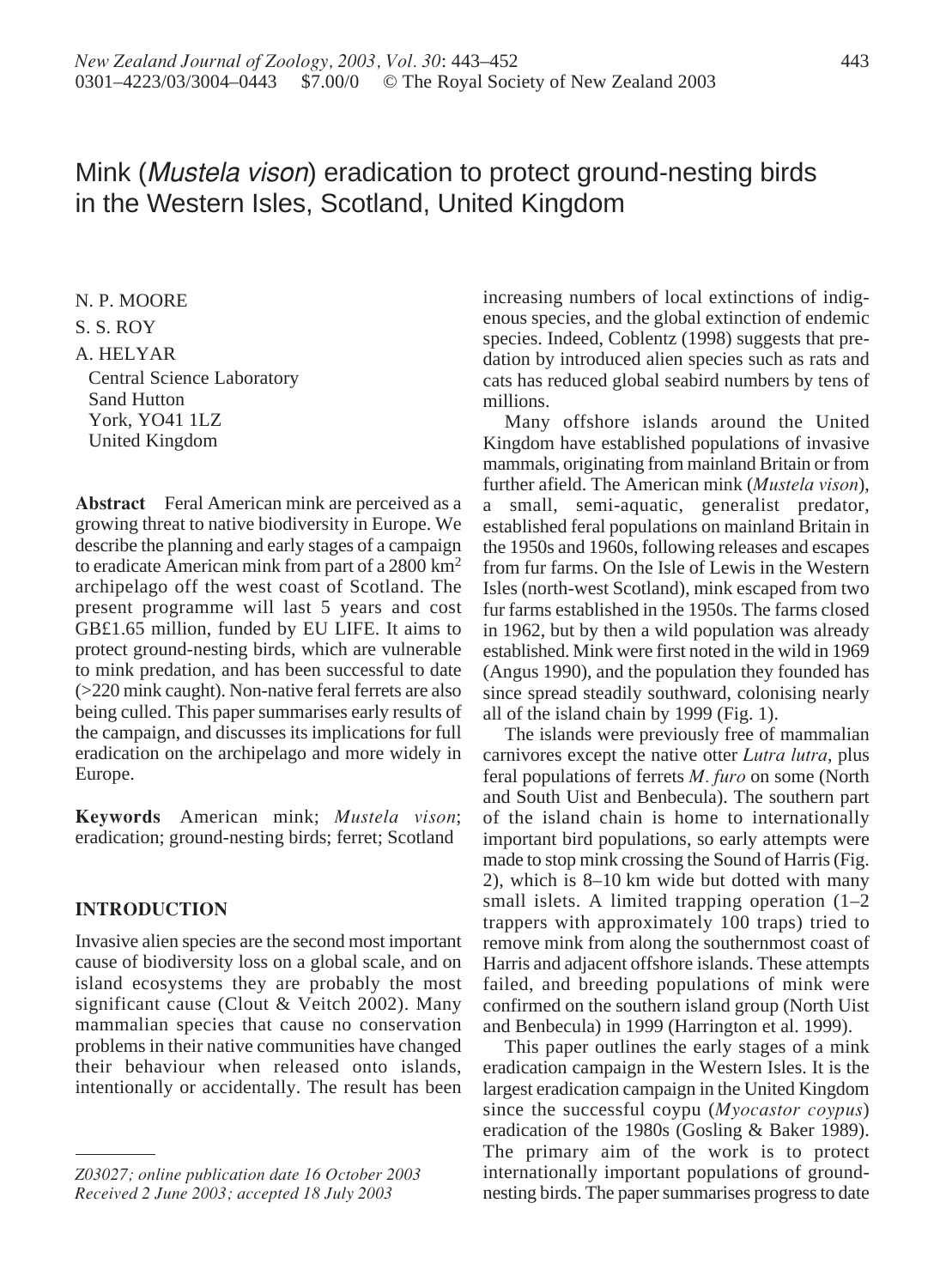

**Fig. 1** Map of the Western Isles showing the areas that mink were known to have colonised (shaded) by 1999.

on the project, including preliminary trapping results for both mink and feral ferrets, problems that have been encountered, and some of the innovative techniques developed. The future direction of the project and its wider implications are also discussed.

## **STUDY AREAS**

#### **The Western Isles**

The archipelago known as the Western Isles comprises a total land area of 2800 km2 distributed among five main islands in a string, stretching 195 km from north to south. The nearest point on the Scottish mainland is 15 km to the east, a distance that is too large for mink to cross naturally. The habitats on the islands are varied, and include large areas of blanket bog and numerous lochs (lakes) and streams.

Topographically, much of the archipelago is hilly, with a maximum altitude of 719 m. Access to parts of many islands is restricted, and for some is possible only by boat.

The climate is oceanic and cool temperate, with long periods of windy and wet weather (mean annual rainfall ranges from 1000 to 1800 mm). The most fertile areas are the base-rich meadows (a habitat known as *machair*) where shell-sand admixtures to the soil provide nutrients for small-scale agriculture. There are also extensive systems of unconsolidated dunes around sheltered coasts. The human population of the Isles is only about 20 000.

As on many island ecosystems, the natural mammalian fauna is restricted, and many of the species now present have been introduced. These include rats (*Rattus norvegicus* on most islands, plus *Rattus rattus* on two islets to the east of Harris), rabbits (*Oryctolagus cuniculus*), hedgehogs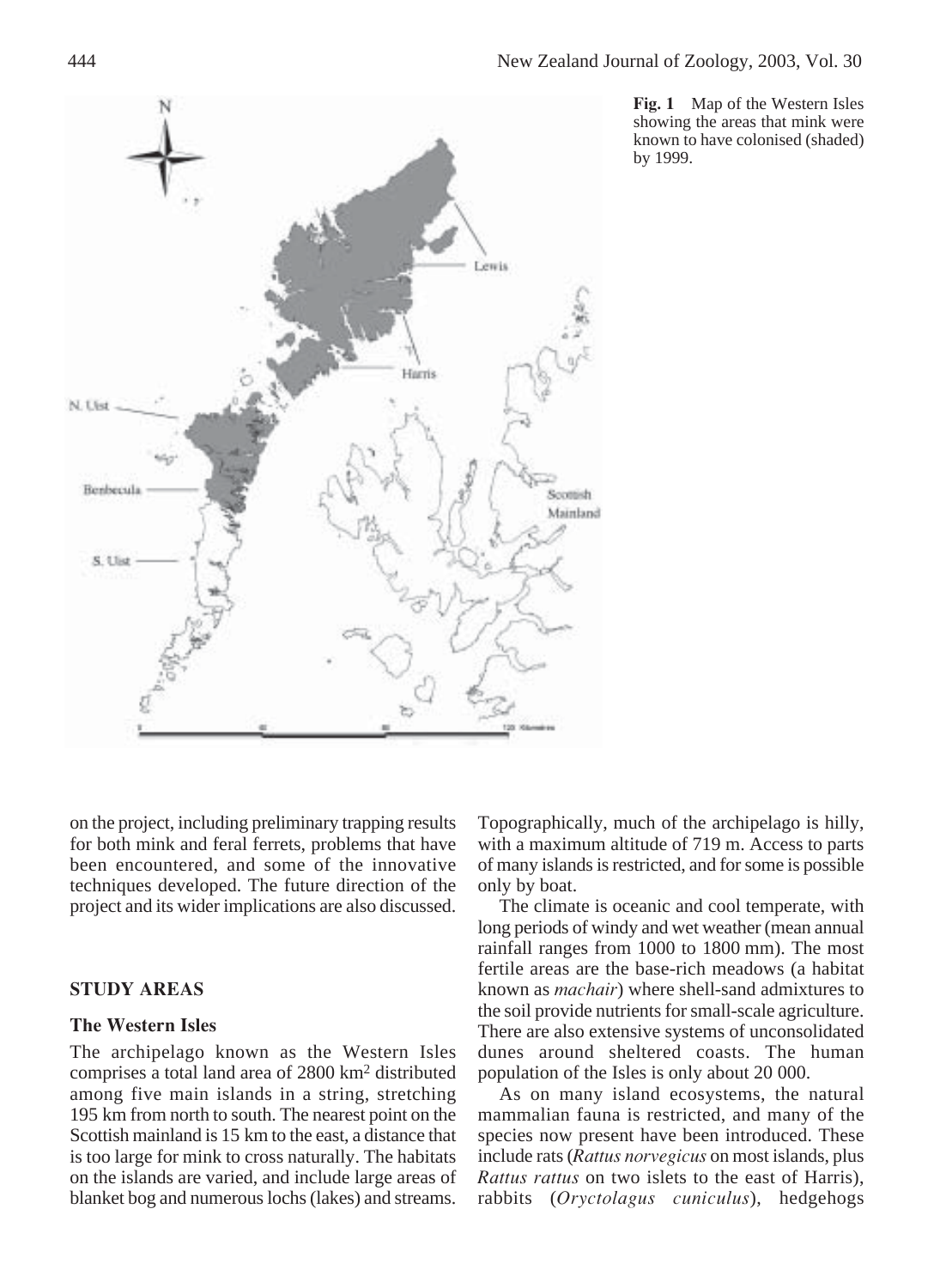

(*Erinaceus europaeus*), and feral ferret. As a result of the historic paucity of mammalian predators, the islands have a rich avifauna, particularly of groundnesting birds. The densities of some waders and farmland bird species on the southern islands of the chain are among the highest in Europe, and there are also internationally significant numbers of red and black-throated divers (*Gavia stellata* and *G*. *arctica*) and corncrake (*Crex crex*). There are also important populations of three species of tern: arctic (*Sterna paradisaea*), common (*Sterna hirundo*), and little (*Sterna albifrons*).

These colonial ground-nesters are particularly vulnerable to predation by mink, which generally take eggs or chicks but also occasionally adult birds. Mink, like many predators, are known to kill in excess of their immediate needs (Breault & Cheng 1988) and this behaviour can wipe out entire tern colonies in some years. These large-scale predation incidents may be caused by small numbers or even by individual mink. The long-term effects of these incidents are unclear however, because they often cannot be distinguished from the confounding effects of predation by other species (e.g., rats), and natural population fluctuations. Indeed, results from the Western Isles in the early 1990s showed that there was no significant short-term difference in breeding success of terns between mink-free and minkcolonised areas (Clode & Macdonald 2002). However, there were indications that terns were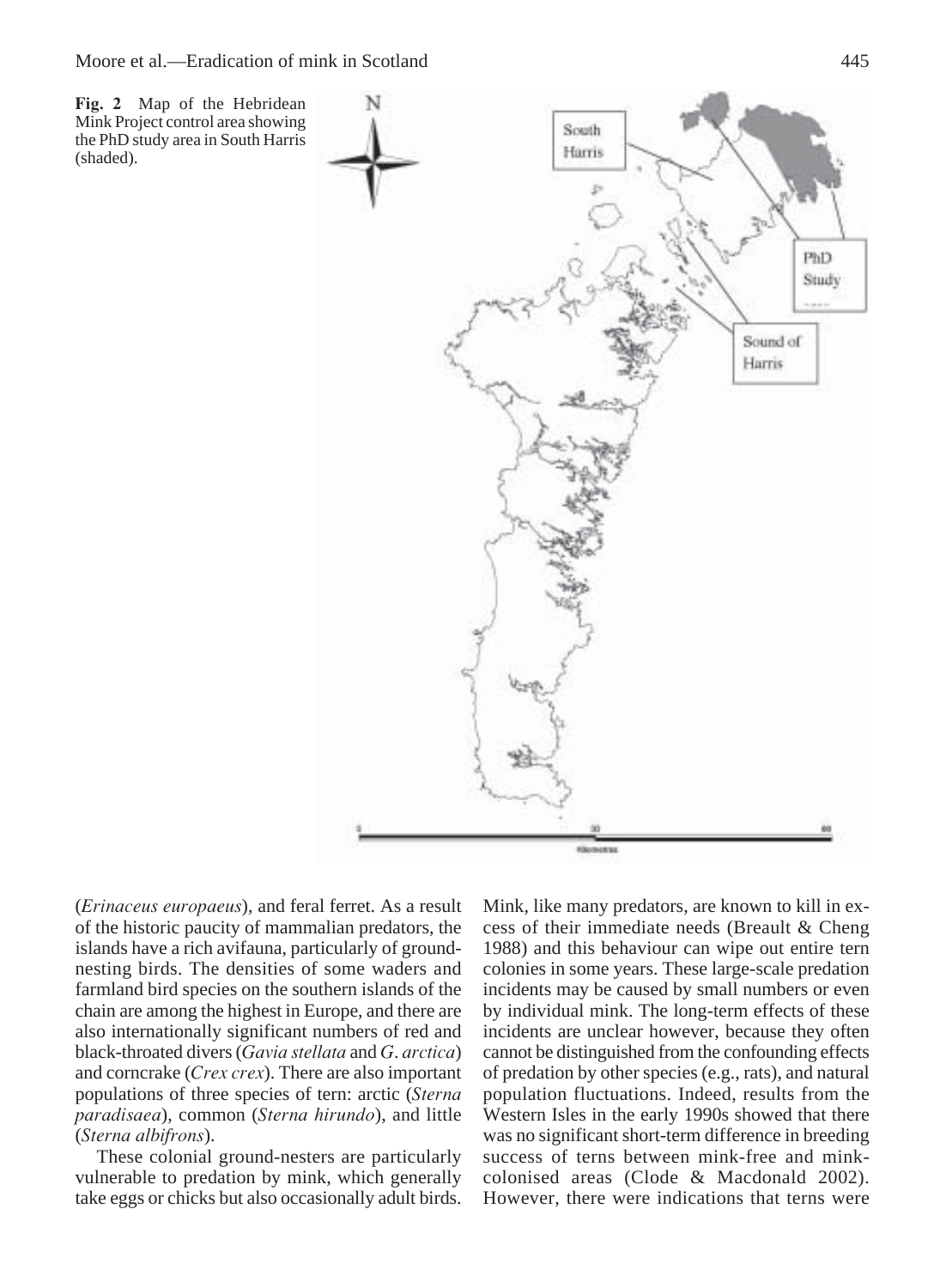some western parts of Scotland mink are causing widespread breeding failures at small tern colonies (Craik 1997). Similar events are being reported in other parts of Europe (Andersson 1999; Hersteinsson 1999).

## **Hebridean Mink Project (HMP)**

After Harrington et al. (1999) confirmed that mink had reached the southern islands of the archipelago, it was clear that action was needed. First, a feasibility study was conducted (Moore et al. 2000), which concluded that more information was required (on population size, density in different habitats, trapping success, etc.) in order to estimate the chances of success and the probable costs of a full, island-wide eradication campaign.

Moore et al. (2000) recommended trying a preliminary, small-scale eradication on a defined management area, comprising 771 km<sup>2</sup> or 33% of the colonised area, to provide the data required. This, the Hebridean Mink Project (HMP) began in November 2001. It is a  $4\frac{1}{2}$  year campaign with a budget of GB£1.65 million (c. US\$2.65 million), half of which is provided by the EU LIFE Nature Fund, a programme dedicated to protecting bird species and their habitats. The remainder of the funding has come from a consortium of six Government Agencies and NGOs. The project has two specific management aims: (1) eradicating mink from the islands of North Uist and Benbecula (area 533 km<sup>2</sup>); and (2) dramatically lowering the population in South Harris (area 238 km2) to reduce the risk of re-colonisation of the southern islands.

The project also aims to collect the data needed to model different potential strategies and estimate the resource requirements of a future eradication campaign for the whole of the Western Isles. The areas chosen for the HMP scheme represent most of the habitat types found in the Western Isles. We therefore expect to be able to collect data from a typical eradication campaign against mink populations at varying densities over different habitat types, providing realistic data for the associated models.

Further data are being collected through a PhD study funded by the project focusing on the response of mink (in terms of dispersal, habitat use, territoriality, and diet) to trapping in adjacent areas. The PhD study site is a 90 km<sup>2</sup> area (8% of the total HMP control area) in South Harris, which includes

all the main habitats in the HMP control area (Fig. 2). These data should yield valuable information on mink population dynamics which will help to optimise the timing and spacing of future control operations. A significant modelling component has also been built in to the project to allow continuous monitoring of progress (HMP unpubl. data).

## **METHODS**

The campaign employs a project co-coordinator, two foreman trappers (one on South Harris and one on Uist) and six full-time trappers. Additional seasonal and casual workers help as and when required, so the project has spatial and temporal flexibility in allocation of staffing resources.

The project also runs two Land Rovers, two allterrain vehicles (ATVs) and two 5.7 m rigid-hulled inflatable boats (RIBs) allowing access to remote coasts and small offshore islands. Most of the transport needs of the trappers are met by use of their own cars.

The initial feasibility study examined the potential use of a range of control techniques including poisoning, fumigation, lethal trapping, and immunocontraception (Moore et al. 2000). It concluded that live-trapping was the most publicly acceptable, humane, and successful technique, at least in the early stages of the campaign. Lethal-trapping may be used later on in the campaign, when numbers are low or for particular "trap-shy" individuals, but the risk of killing juvenile otters (and other non-target species) is considered too high for widespread use of kill-traps. Use of poisons was ruled out because there are none approved for mink in the United Kingdom. Poisons also entail unacceptable risks of non-target deaths and secondary poisoning, particularly of raptors (the Western Isles has important populations of golden (*Aquila chrysaetos*) and sea eagles (*Haliaeetus albicilla*)).

Fumigation of mink den sites is also not permitted, due to a lack of approved fumigants for mink and the possibility of killing non-target species such as otters. Overall, therefore, live-trapping is the most effective and publicly acceptable technique.

Mink are caught alive in  $18 \times 15 \times 60$  cm cage traps. Although made of 3 mm gauge wire mesh, the traps have solid galvanised doors which can be seen and checked from a distance. Traps are checked daily when in use, and captured mink are killed with air pistols. Baits are mainly fish or fish oil, but sometimes also fresh or powdered eggs, or fish-farm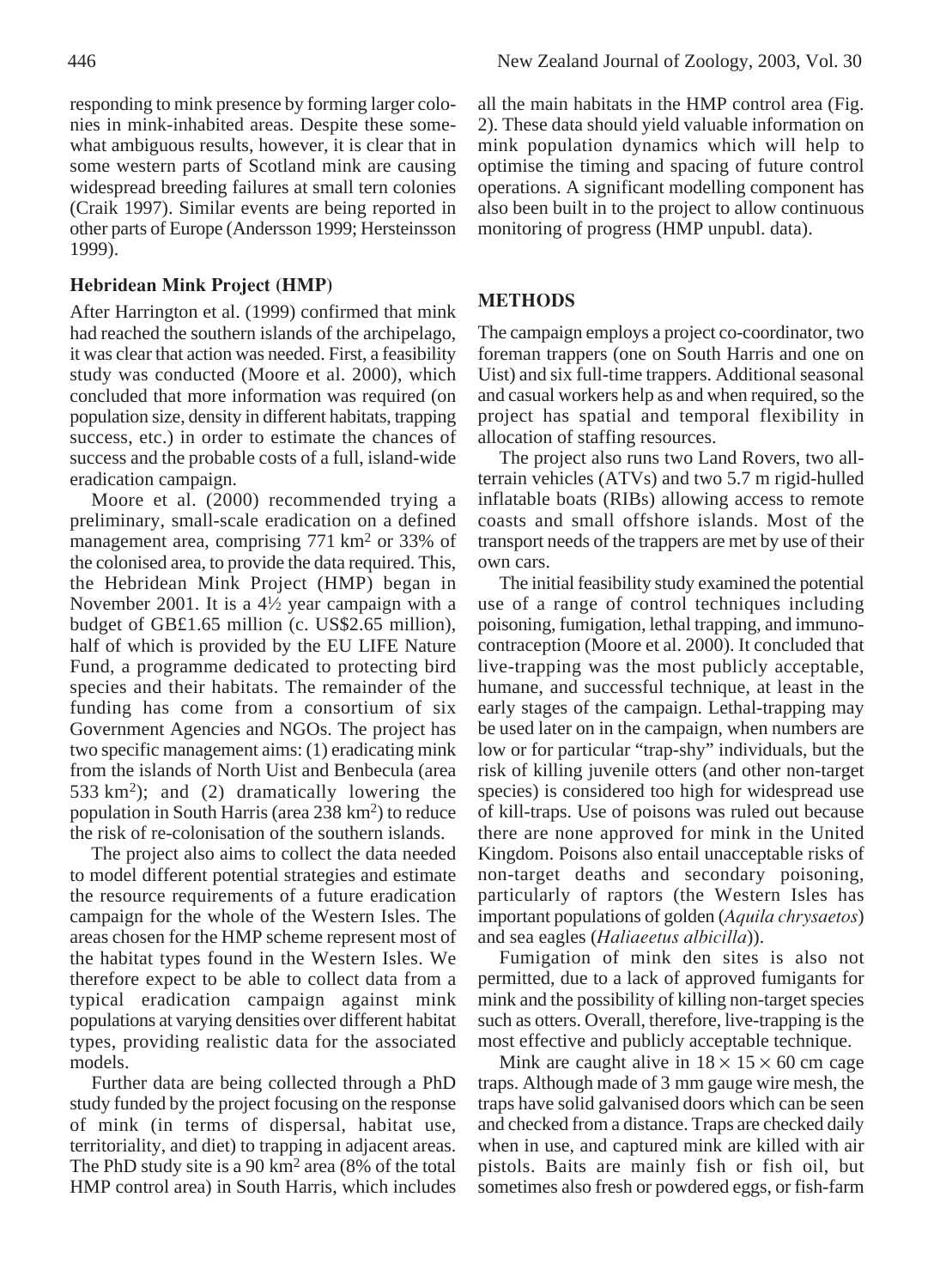pellets from salmon farms. Some traps have been set unbaited. Trapping commenced on 1 November 2001 and the results presented here comprise the data collected between then and 28 February 2003 (i.e., the first 30% of the planned duration of the HMP project).

Trap densities are reported as traps per  $km<sup>2</sup>$  and also (probably more appropriately for a semi-aquatic species) on the basis of traps per km of aquatic habitat. All trap locations are recorded on hand-held GPS units, which allow easy downloading of trap locations onto a GIS database, facilitates re-finding of traps, and allows trappers to move easily between trap lines. Most traps are placed close to watercourses: 43% in rocky shore habitat, 23% adjacent to inland lochs, and 20% adjacent to inland streams and rivers; 10% on moorland; 5% in dunes. At least some (non-catching) traps are regularly moved.

Potential population sizes for the whole of the Western Isles and the HMP area were estimated by firstly calculating densities in each of the three main habitat types occupied by mink in the PhD study population (rocky coastal, inland stream, inland loch). This was done by the capture-mark-recapture technique using cage traps over several months in the pre-breeding period. A total of 13 km of rocky coast, 5 km of inland loch and 6 km of inland stream were trapped, and 34 individual mink were caught in total. These data were then used to estimate the minimum number alive in each of the three trapped habitats, and a "linear density" (mink/km habitat) was derived. These estimated densities were then multiplied by the length of each habitat type both in the Western Isles and in the HMP area, to estimate pre-breeding carrying capacity.

A second population estimate was then made for the HMP area only. Instead of the carrying capacity this approach attempted to estimate the actual mink population at the commencement of trapping. First, the relationship between population size and the catch per trap night ( $y = 0.003x + 0.12$ , where *y* is the catch per trap night and  $x$  is the known population size) was derived from trapping of known populations in four areas of the well studied PhD study site. Then the HMP control area was divided into 16 sub-areas and the catch per trap night over the initial 7 nights trapping was calculated for each area. The relationship derived above was used to estimate the population size in each area from the initial catch per trap night in each area. The subpopulation estimates were summed to estimate the total HMP mink population at the start of the trapping programme.

The effects of mink removal on the numbers and productivity of terns and gulls is also being monitored. This study will compare tern and gull numbers and breeding success in colonies within and outside areas colonised by mink, and will go on to compare the fate and success of these colonies as mink numbers decline.

From the outset we established a Project Advisory Group including representatives from all the contributing stakeholders to give the project overall direction and guidance. In addition to this, a Community Liaison Forum was set up to report on progress to interested groups in the local community. A proactive public communications campaign was launched before starting the fieldwork. This has included setting up a website as part of the Scottish Natural Heritage site (www.snh.gov.uk) and the production of quarterly Project Bulletins which are distributed to a wide range of interested local, national, and internationally based individuals and organisations. The HMP has also actively built up links with schools and other local interest groups, notably fish farmers, gamekeepers and naturalists.

## **RESULTS**

The campaign had been running for 16 months at the time of writing (March 2003). Much of the first 6 months was spent training staff, procuring equipment, and establishing health and safety protocols.

#### **Trapping effort**

Trap densities range up to 5 per km in the most suitable habitat (rocky shores). Trap density is also locally far higher at individual den sites, as several traps are placed close to the den entrances until the mink is caught. To date, 2300 traps have been deployed semi-permanently in the field in 43 traplines of c. 50 traps. This gives a mean trap density (excluding the PhD study area) of 2.25 traps per km2, although mean densities over most of the study area are 3.1/km2.

Within the first 6 months of the project, mink were discovered by fish farmers 30 km beyond their previously known range, in southern South Uist. This added an extra 343 km<sup>2</sup> (c. 45% of the previous total) to the area that must be trapped, increasing the total area to approximately  $1114 \text{ km}^2$  (Fig. 2). To date, trapping effort in South Uist is still relatively low (0.6 traps  $km^2$  compared with 3.1 traps  $km^2$  for the rest of the HMP area) due to lack of resources.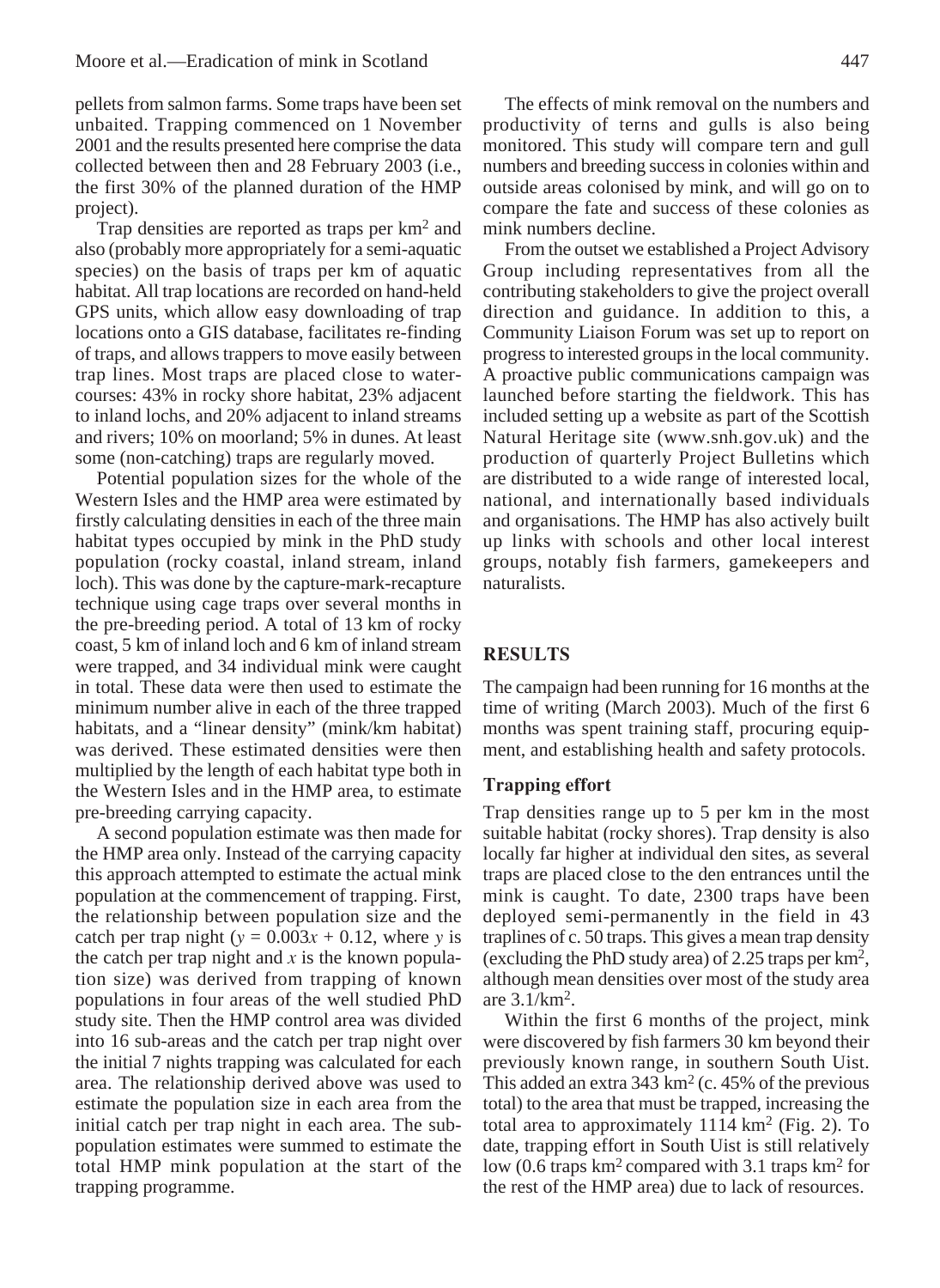

**Fig. 3** Seasonal effects on trapping success (number of mink caught per trap night).

**Table 1** Estimate of carrying capacity populations by habitat type, in the Western Isles and in the Hebridean Mink Project (HMP) area. The percentages of the total population are given in parentheses.

|               | Density, $n/km$ in<br>untrapped populations | Carrying capacity in<br>the Western Isles | Carrying capacity<br>in the HMP area |
|---------------|---------------------------------------------|-------------------------------------------|--------------------------------------|
| Rocky shore   | 1.01                                        | 3391 (71.6%)                              | 1795 (79.2%)                         |
| Inland stream | 0.209                                       | 435 (9.2%)                                | 75 (3.3%)                            |
| Inland loch   | 0.178                                       | 912 (19.2%)                               | 396 (17.4%)                          |
| Total         |                                             | 4739                                      | 2266                                 |

To date, 224 mink and 139 ferrets have been caught over 62 000 trap nights (each trap night represents one trap open for one night). Trapping efficiency has improved since the start of the project, and each trapper now checks 40–55 traps per day, compared with 25–35 traps at the beginning. Only 5 days have been lost due to bad weather, mostly when it was considered too dangerous to use boats to access offshore islands.

## **Population estimates**

The carrying capacity for mink of habitats on the Western Isles, and within the HMP area, both appear to be substantially lower than expected from previous work (Hudson & Cox 1988). The highest densities recorded so far have been on the coast and on small offshore islands, and the lowest on inland lochs (Table 1). The total potential pre-breeding Western Isles mink population was estimated at 4739 individuals (including 2266 in the HMP area) of which over 70% were likely to be located on the coast in both cases.

Our second estimate of the actual population in the HMP area at the start of the work came out at 487 individuals (199 in South Harris and 288 in the Uists).

#### **Trapping success over time**

Trapping success so far has been strongly seasonal. Most mink were caught in autumn, when the juveniles disperse, and in spring, during the mating season (Fig. 3). This seasonal variation was somewhat exaggerated in August/September 2002 when trappers moved into previously untrapped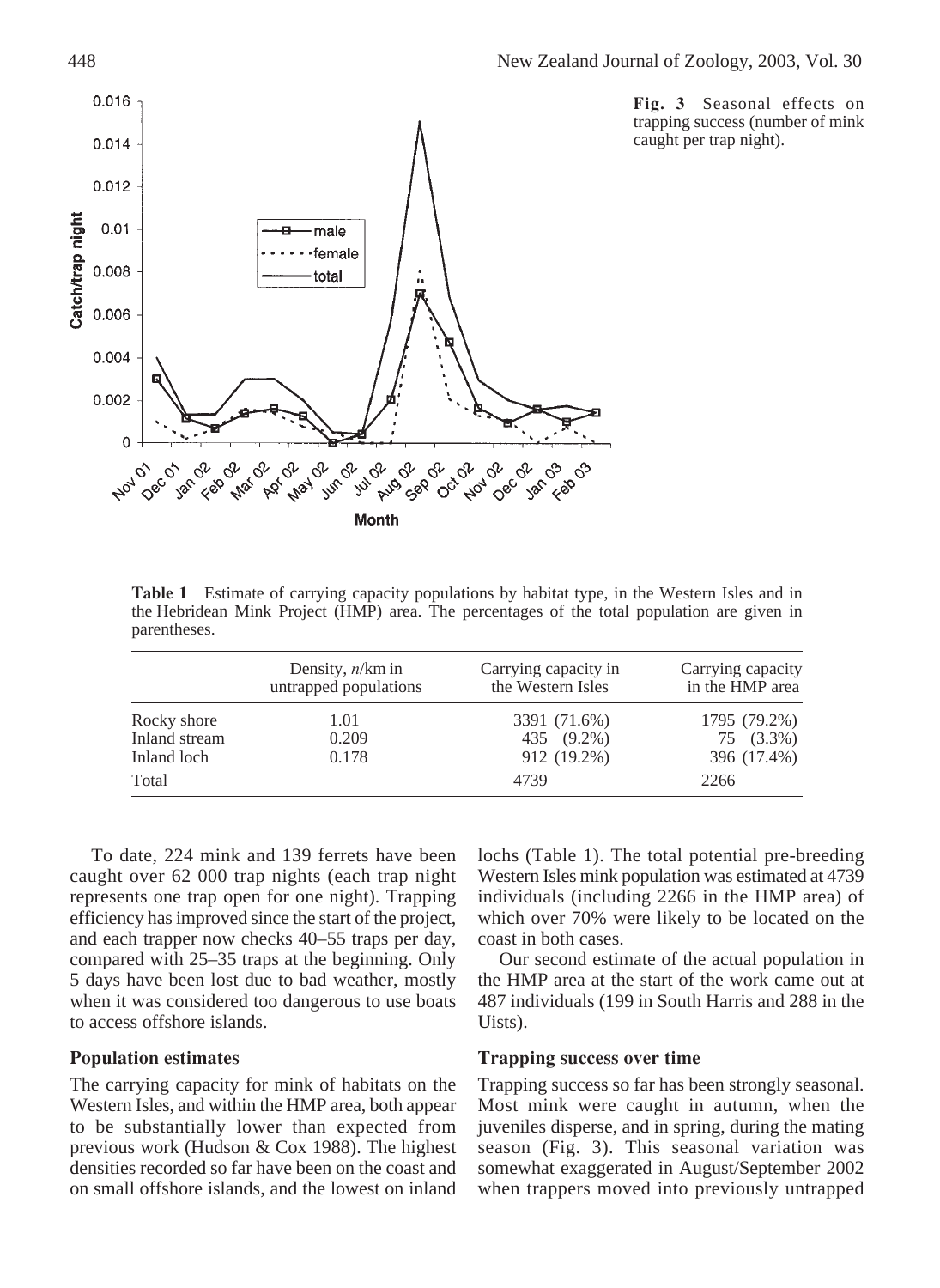**Fig. 4** Trapping success per night in 53 traps on two islets in the Sound of Harris which had not been trapped for 2 years (August 2002).



areas. There was no apparent difference in this seasonal pattern between the sexes; both are difficult to trap in May and June when females give birth and do not venture far from their dens. Males also appear to have reduced home ranges at this time of year (Dunstone 1993).

Preliminary experiments using dogs to actively search for sign of dens, and setting several traps in close proximity to the den entrances, have been very successful at this time of year. The differences were highly significant (line trapping success: 0.11 mink per trap night during a restricted period in May/June compared with 0.94 mink per trap night for den trapping in the same period and in similar habitat;  $U = 411.0$ ,  $P < 0.02$ ). Successful den trapping is especially important for females, which are judged to be almost impossible to catch on standard trap lines in early summer (Ireland 1990, quoted in Dunstone 1993; HMP data from 2002).

Trapping success in each new area declined rapidly over time, and few animals were caught after the first week. Fig. 4 shows the trapping success in 53 traps per night on two offshore islands (4.8 km2 in area) in the Sound of Harris, which had been untrapped for the previous 2 years and had a high density of mink. No animals were trapped after the seventh trap night.

There was no clear seasonal pattern in ferret captures, although catches were very variable from month to month throughout the year (Fig. 5). Some of this variability was due to the patchy distribution of ferrets; we suspected that in months when high numbers of ferrets were caught, the trapping effort may have been concentrated in areas with high ferret density.

## **Use of scent gland lures**

In early trials we found that commercially available mink scent gland lure produced no improvement in capture rate. A second, small-scale experiment using 30 traps over 5 nights in August 2002 (in the juvenile dispersal season) investigated the effects of baiting traps with scent glands removed from local male mink trapped during the project. Initial results suggested a significant increase in trap success: scent gland baited traps were 50% more effective than fish baited traps (total  $n = 16$  mink). Larger-scale studies are now underway, which will also assess whether using scent glands of both sexes is more effective during the mating season, and whether male scent glands can be used to target adult females. The results of all the above trials are detailed by Roy et al. (unpubl. data).

#### **Effects on bird populations**

Baseline monitoring began in summer 2002, and counts were made at 97 "colonies" (ranging from 1 to 400 pairs), with combined total population estimates of 1604 pairs of arctic tern, 414 pairs of common tern, and 128 pairs of little tern (Evans & Allan 2002). These birds represent a significant proportion of the United Kingdom populations of little and arctic terns (8% and 3.5%, respectively). Sixty-four gull colonies, comprising 2404 pairs of five species, were also counted. Only one (arctic tern) colony was affected directly by mink predation in the first year; after 83 eggs were lost, the colony was deserted (although it is likely that these birds re-nested subsequently). However, the distribution of tern colonies suggests that the most successful nests are now on tiny, low-lying islets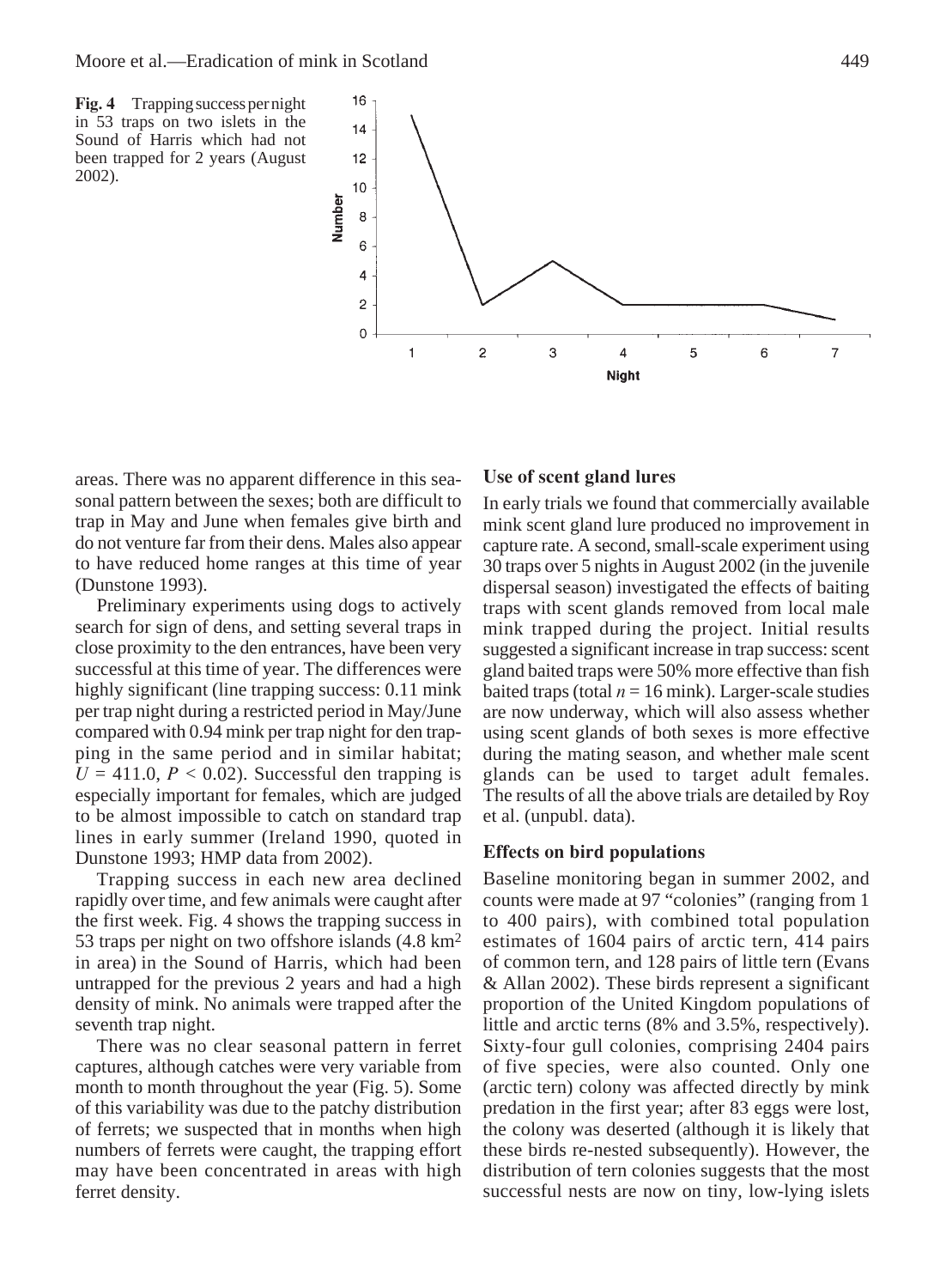



that are prone to inundation during summer storms (Evans & Allan 2002). Further investigation will show us whether or not this is an effect of disturbance from mink.

### **Trials of new techniques**

## *Use of thin layer chromatography (TLC) to identify bile acids*

Detecting the presence of mink, usually by searching for scats, is crucial to assessing the success of the trapping campaign. However, previous work (Harrington et al. 1999), and HMP work so far, has shown that distinguishing mink from ferret scats is extremely difficult. However, species-specific bile acids produce unique banding patterns on chromatograms, which might allow us to distinguish between ferret and mink scats. Initial investigations using thin layer chromatography (Capurro et al. 1997; Fernandez et al. 1997) to identify the composition of bile acids extracted from scats has shown considerable promise, but we need to analyse more samples from all species to validate the technique.

#### *DNA fingerprinting*

We are also trialling the use of DNA fingerprinting to estimate the numbers of individual animals and to monitor trapping success. Preliminary work has shown that individuals can be told apart from tissue collected post mortem. Work currently in progress will calculate whether sufficient DNA can be extracted from scats to distinguish between individuals. To date, mitochondrial DNA (multiple

copies per cell) has been extracted from scats, but we are still unsure if sufficient genomic DNA (one copy per cell) can be extracted. If this were feasible, then it might be possible to census the mink populations from scats in an area prior to trapping, and to compare this genetic information with samples from carcasses of animals captured subsequently.

#### **DISCUSSION**

Although it is too soon to comment on the success of the project, early indications are promising. Judging by the high capture rate in the first week of trapping in each area, mink are relatively easy to catch. We appear to have reduced numbers dramatically over much of the HMP area; in some extensive parts of it (c.  $100 \text{ km}^2$  of South Harris), mink trapping success has declined to virtually zero. However, the small numbers of mink caught have produced difficulties for our public relations, when it appears that the project is expensive in terms of the amount of money spent catching each individual mink. It is important to calculate realistic estimates of carrying capacity for the archipelago, to improve the accuracy of forecasting the feasibility and costs of a complete eradication campaign throughout the Western Isles. Our current estimates are between 50 and 70% lower than those of Hudson & Cox (1988), and these will be refined further as more data on trapping success in different habitats are analysed. Mink were clearly well below the carrying capacity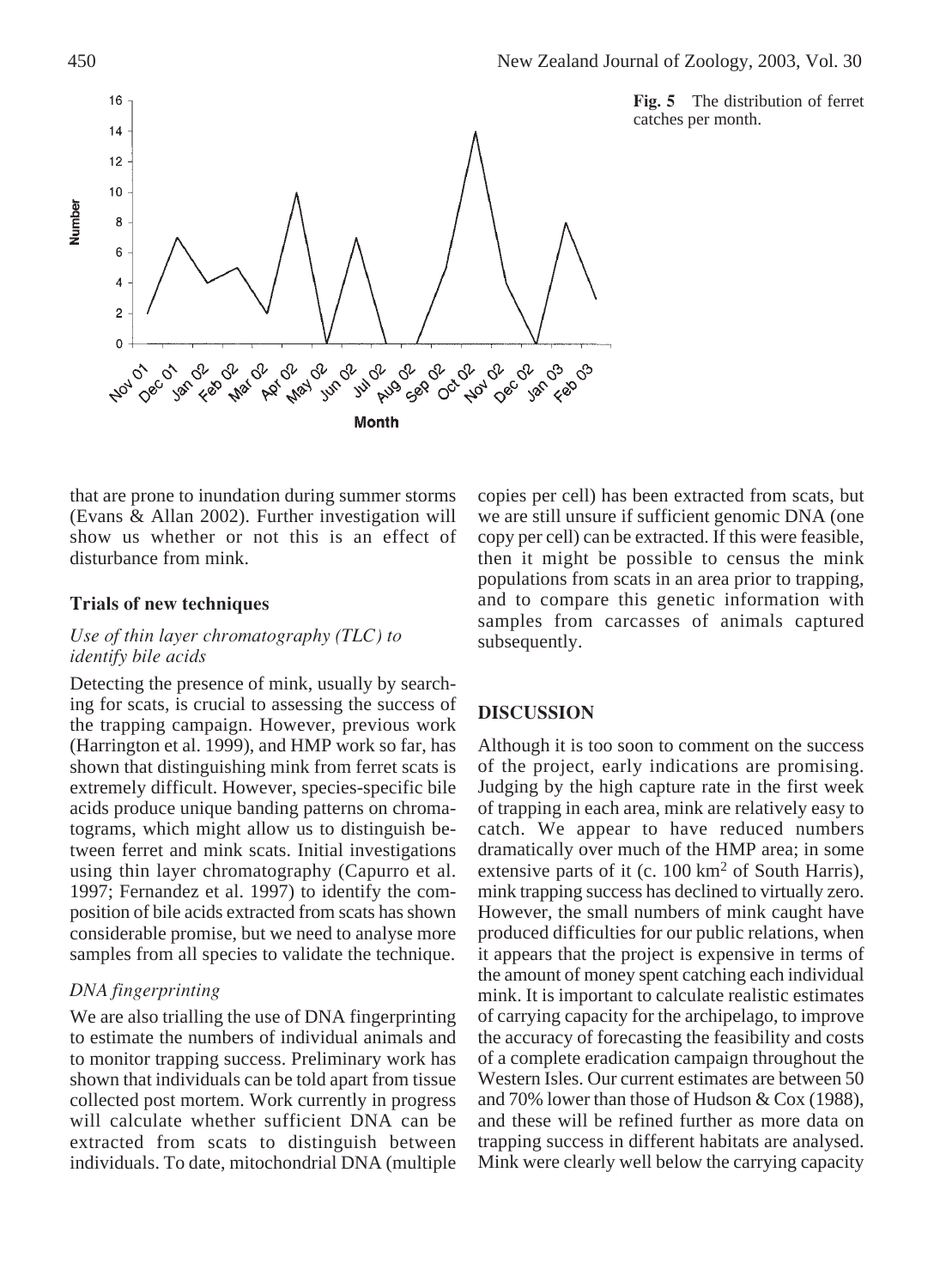when the project commenced, probably due to previous trapping by gamekeepers and other individuals, and the relatively recent colonisation of parts of the HMP area (e.g., South Uist).

If over 70% of the population is coastal, as early results suggest, then achieving a dramatic reduction in mink numbers will be easier than was initially predicted. However, removing the last animals of a low-density population is likely to be the greatest challenge, as is the case with many eradication campaigns (Gosling & Baker 1989). Here, the use of dogs is likely to be crucial. Dogs have so far proved very successful in locating active den sites and mink sign which had gone unnoticed by trappers. The use of dogs specifically trained to search for active dens when females are breeding has been effective at a time when normal line trapping was almost completely ineffective. This variation in the work pattern will also serve to motivate field staff during periods when mink are otherwise difficult to trap.

The support of well-researched science is also crucial. For example, the use of locally-derived scent gland lures may prove very important to the success of the project. Despite the failure of commercially available lure, scent glands extracted on site have improved trapping success. This technique may be particularly useful in catching mink at low densities, when the remaining individuals may be more responsive to intraspecific olfactory stimuli.

Several important lessons have also been learned about the importance of maintaining good relationships with the public. The involvement and support of local islanders is vital, and has been much encouraged by the Community Liaison Forum. Local people can act as "eyes and ears" for the project. They have already discovered mink outside of the original HMP area, enabling the project managers to respond immediately. There is a need for continuous, open and positive communication to maintain the project's positive profile in the local community. On the other hand, local knowledge can also be misleading if it is wrong. Preconceptions about behaviour of mink must be avoided if they allow some individuals of the target species to remain unexposed to trapping, and thereby appear (wrongly) to constitute a trap-shy element in the population. For instance, if the widely held belief that virtually all mink live along the coast is incorrect, it could lead to too little trapping in inland areas, leaving behind a significant residual mink population.

It is also important to encourage innovation of new techniques and novel approaches suggested by the field staff. Several very significant developments have already emerged from them, which have been nurtured by regular feedback from the scientific and modelling side of the project.

American mink are a widely introduced alien species in Europe and South America, and some of the lessons learned here have wider applicability to other areas where introduced mink damage native wildlife. American mink are a threat to bird populations on a global scale. In Iceland, the spread of American mink has induced changes in the nesting distribution of black guillemots (*Cepphus grylle*), whose largest nesting colonies are now concentrated on inaccessible offshore islands. Other species believed to have been badly affected include water rail (*Rallus aquaticus*) and Slavonian grebe (*Podiceps auritus*) (Hersteinsson 1999). In Baltic Sweden, American mink have also eliminated many small seabird colonies, and caused the concentration of the remainder onto inaccessible islands. Species involved include herring gull (*Larus argentatus*) and razorbill (*Alca torda*) (Andersson 1999). Other species, which cannot escape to islands, are declining within the mink's established range but remain stable in other areas. These include velvet scoter (*Melanitta fusca*), red-breasted merganser (*Mergus serrator*), and black guillemot (Andersson 1999). Recent mink control experiments in Baltic Finnish islands have shown how mink removal benefits a wide range of ground-nesting (mainly aquatic) birds, especially smaller species (Nordstrom et al. 2002, 2003).

American mink also have a negative impact on several native mammal species in Europe. Within the United Kingdom there is growing interest in local mink control to protect remaining water vole (*Arvicola terrestris*) populations. In Europe, particularly in Eastern Europe and Spain, American mink pose a major threat to the remaining populations of European mink (Maran et al. 1998). Our work will add to the growing body of research on American mink in Europe. As well as providing further evidence of their detrimental effects on native wildlife, it will help to develop and refine new capture techniques. We are confident that the eradication model, which is one of the main aims of the work, will also be applicable elsewhere to help other agencies making decisions on where and when to use scarce resources to have most beneficial effect on threatened native species.